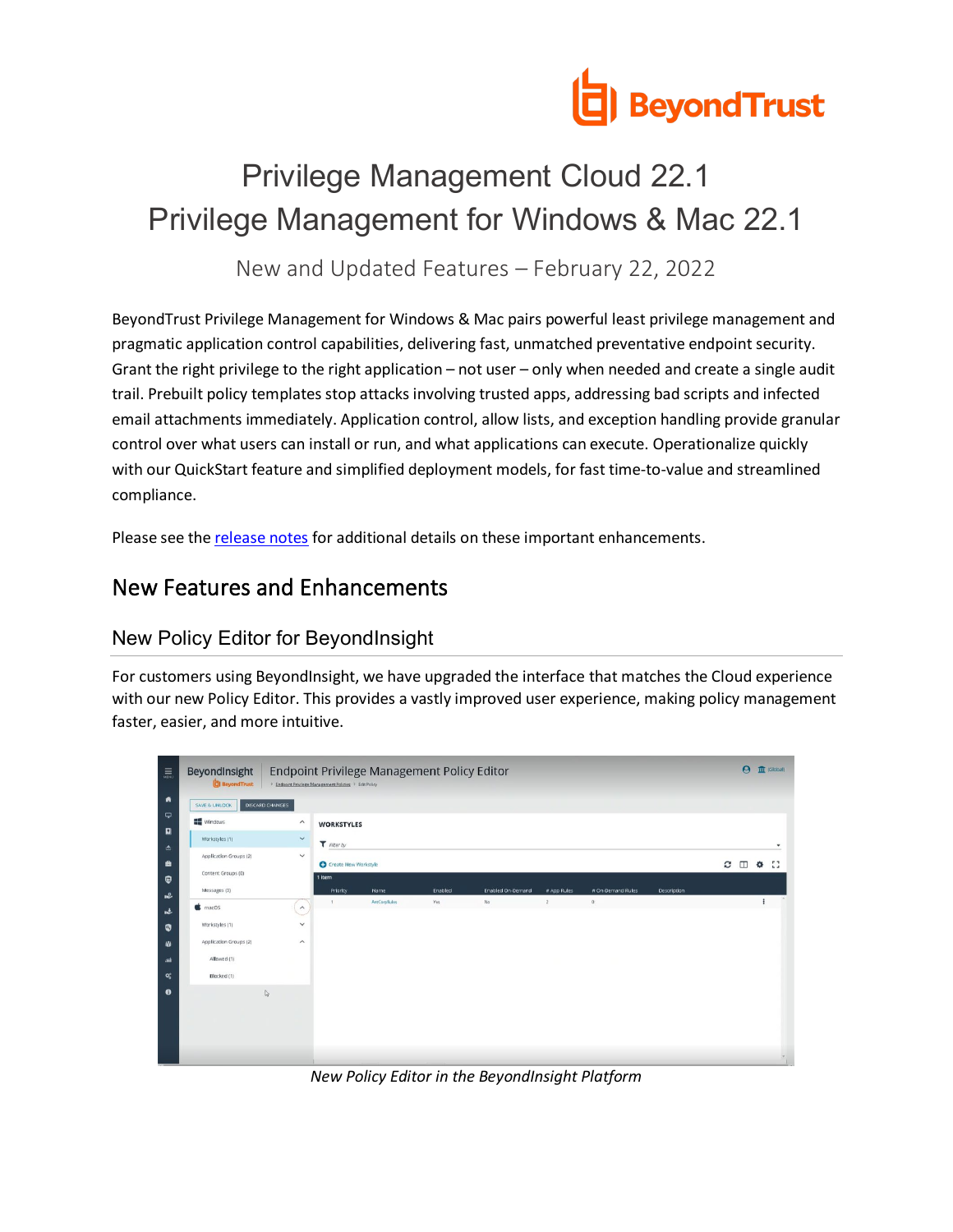

#### Updated Management API

This release updates the Management API. The Privilege Management Cloud (PM Cloud) Management API serves as a method for customers to interact with PM Cloud in their own custom applications, as a user would through the Portal front-end.

Updates to Policy in this release include:

- Retrieve Policy
- Retrieve Policy Detail
- Update Policy Properties
- Assign Policy to Group
- Remove Policy from Group
- Deploy Policy to List of Computers
- Download Policy Revision
- Delete Policy
- Revert and Discard Policy Changes

Updates to Endpoints in this release include:

- Retrieve User List
- Retrieve Role List
- Retrieve User
- Retrieve Role
- Create User
- Update User
- Disable User
- Resend Email Invite

#### Azure AD Filtering in BeyondInsight

Now Privilege Management for Windows & Mac customers that use BeyondInsight can use Azure Active Directory groups to apply filters and rules.

| Endpoint Privilege Management Policy Editor<br>BeyondInsight<br><b>BeyondTrust</b><br>> Endsoint Privilege Management Policies > Edit Policy |                     |                                  |                       |                                                              |           |                                                           | $\boldsymbol{\Omega}$<br>TIT (Global) |  |
|----------------------------------------------------------------------------------------------------------------------------------------------|---------------------|----------------------------------|-----------------------|--------------------------------------------------------------|-----------|-----------------------------------------------------------|---------------------------------------|--|
| DISCARD CHANGES<br>SAVE & UNLOCK                                                                                                             |                     |                                  |                       |                                                              |           |                                                           |                                       |  |
| Windows                                                                                                                                      | $\wedge$            | <b>ACCOUNTS</b>                  |                       |                                                              |           | <b>ADD FROM AZURE AD</b>                                  |                                       |  |
| Workstyles (4)                                                                                                                               | $\hat{\phantom{a}}$ | T neerby                         |                       |                                                              | $\sim$    | T Fiter by                                                |                                       |  |
| All Users                                                                                                                                    | $\hat{\phantom{a}}$ | All Items Must Match             |                       |                                                              |           |                                                           |                                       |  |
| Application Rules (5)                                                                                                                        |                     | C Add From Local/Domain AD       | Add From Azure AD     | -53<br>$\circ$ $\Box$<br>$\frac{d^2\mathbf{p}}{d\mathbf{p}}$ | 100 items |                                                           |                                       |  |
| On Demand Application Rules (1)                                                                                                              |                     | 0 items                          |                       |                                                              | П         | Group Name A                                              |                                       |  |
| Trusted Application Protection                                                                                                               |                     | <b>GISC HATOL 4</b>              | <b>Value</b><br>Turin | User or Group                                                | $\Box$    | ADDomain_Test_0052bfeB-358c-4820-b3a3-<br>1867a0c6516c    |                                       |  |
|                                                                                                                                              |                     | There are no records to display. |                       |                                                              | ď         | ADDomain_Test_00641caB-b4ee-4a0a-af76-<br>0280a4e0b5ce    |                                       |  |
| Content Rules (0)                                                                                                                            |                     |                                  |                       |                                                              | c         | ADDomain_Test 00773b4f-b4fd-405a-a3cd-<br>2f3743c714a6    |                                       |  |
| General Rules (1)                                                                                                                            |                     |                                  |                       |                                                              | c         | ADDomain. Test. 01032a73-5e62-4f15-6870-<br>3dd3b8b45d5c  |                                       |  |
| Filters (9)                                                                                                                                  |                     |                                  |                       |                                                              | c         | ADDomain Test 010ab061-b383-4e7d-961d-<br>2a7fd1e4c6cR    |                                       |  |
| <b>High Flexibility</b>                                                                                                                      | $\checkmark$        |                                  |                       |                                                              | C         | ADDomain_Test_014c63bc-a210-4ff5-a28f-<br>c2f0e95b45a3    |                                       |  |
| Medium Flexibility (Disabled)                                                                                                                | $\checkmark$        |                                  |                       |                                                              | C         | ADDomain_Test_0167e074-9cb7-4d75-a208-<br>b6a9e0802da3    |                                       |  |
| Low Flexibility (Disabled)                                                                                                                   | $\checkmark$        |                                  |                       |                                                              | с         | ADDomain. Test. 01 ecceb2-9869-4988-9e27-<br>Sedfa@6ed45a |                                       |  |
| Application Groups (7)                                                                                                                       | $\hat{\phantom{a}}$ |                                  |                       |                                                              | $\Box$    | ADDomain.Test.02424d6a-2f6f-43bc-a38c-<br>464526762677    |                                       |  |
| Add Admin - All Users (Business Apps)                                                                                                        |                     |                                  |                       |                                                              | C         | ADDomain_Test_025197d8-058e-44e4-8e91-<br>a92959af1a36    |                                       |  |
| (14)                                                                                                                                         |                     |                                  |                       |                                                              | c         | ADDomain_Test_02aa6c6f-f207-488b-bfbd-<br>70/08/36a121    |                                       |  |

*Azure Active Directory Filtering in BeyondInsight*